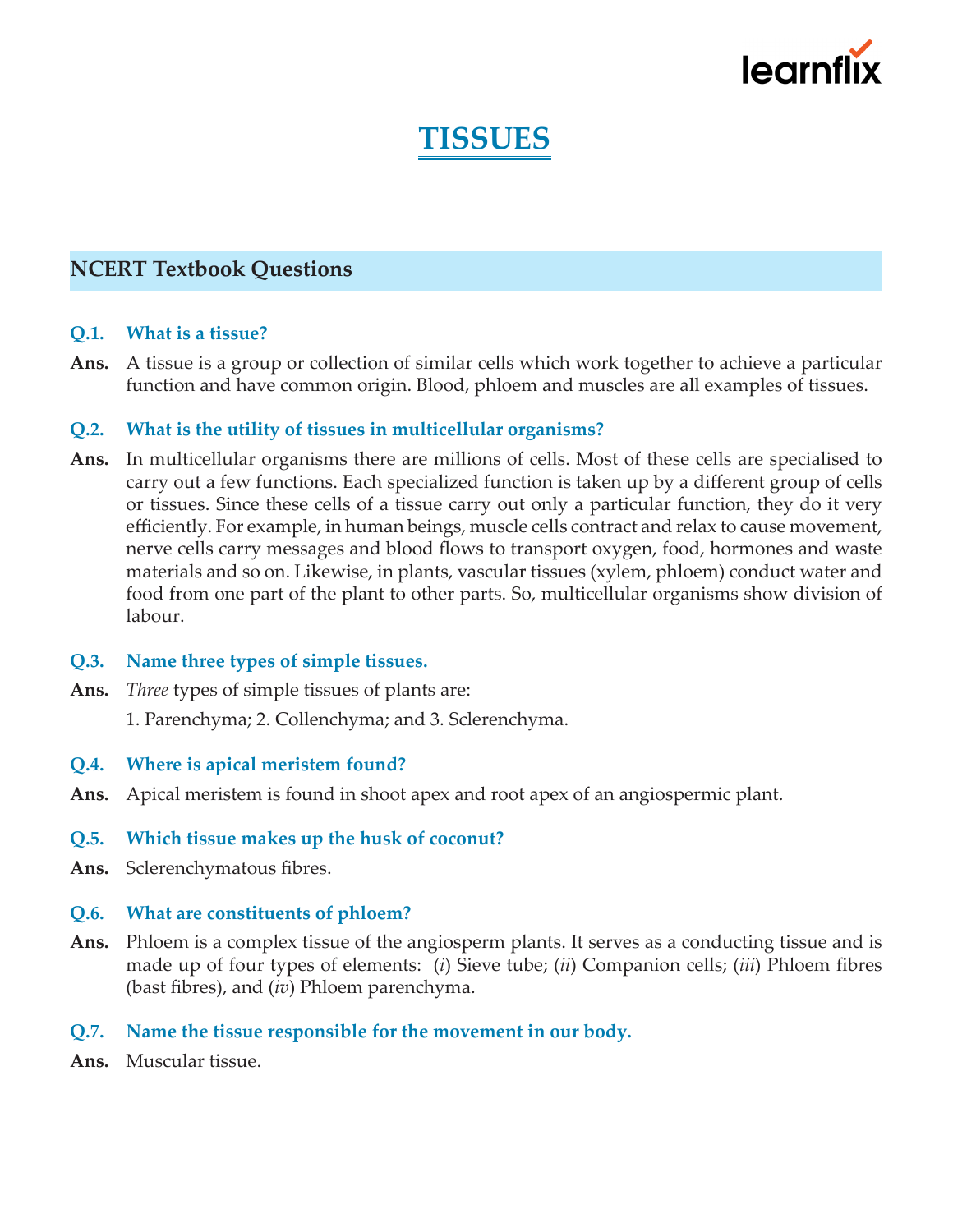# **Q.8. What does a neuron look like?**

**Ans.** Neuron or nerve cell is a unit of nervous tissue (brain, spinal cord and nerves) which serves to transmit messages in our body. A neuron consists of **cell body** with a nucleus and cytoplasm, from which long thin hair-like parts arise. Usually, each neuron has a single long part called the **axon,** and many short branched processes (parts) called **dendrites.**

# **Q.9. Give three features of cardiac muscle.**

- **Ans.** (*i*) Cardiac muscles are involuntary.
	- (*ii*) Cardiac muscle cells are cylindrical, branched and uninucleate.
	- (*iii*) Cardiac muscles show rhythmic contraction and relaxation throughout the life.

# **Q.10. What are functions of areolar tissue?**

**Ans.** Areolar tissue is a connective tissue. It fills the space inside the organs, supports internal organs and helps in repair of tissues.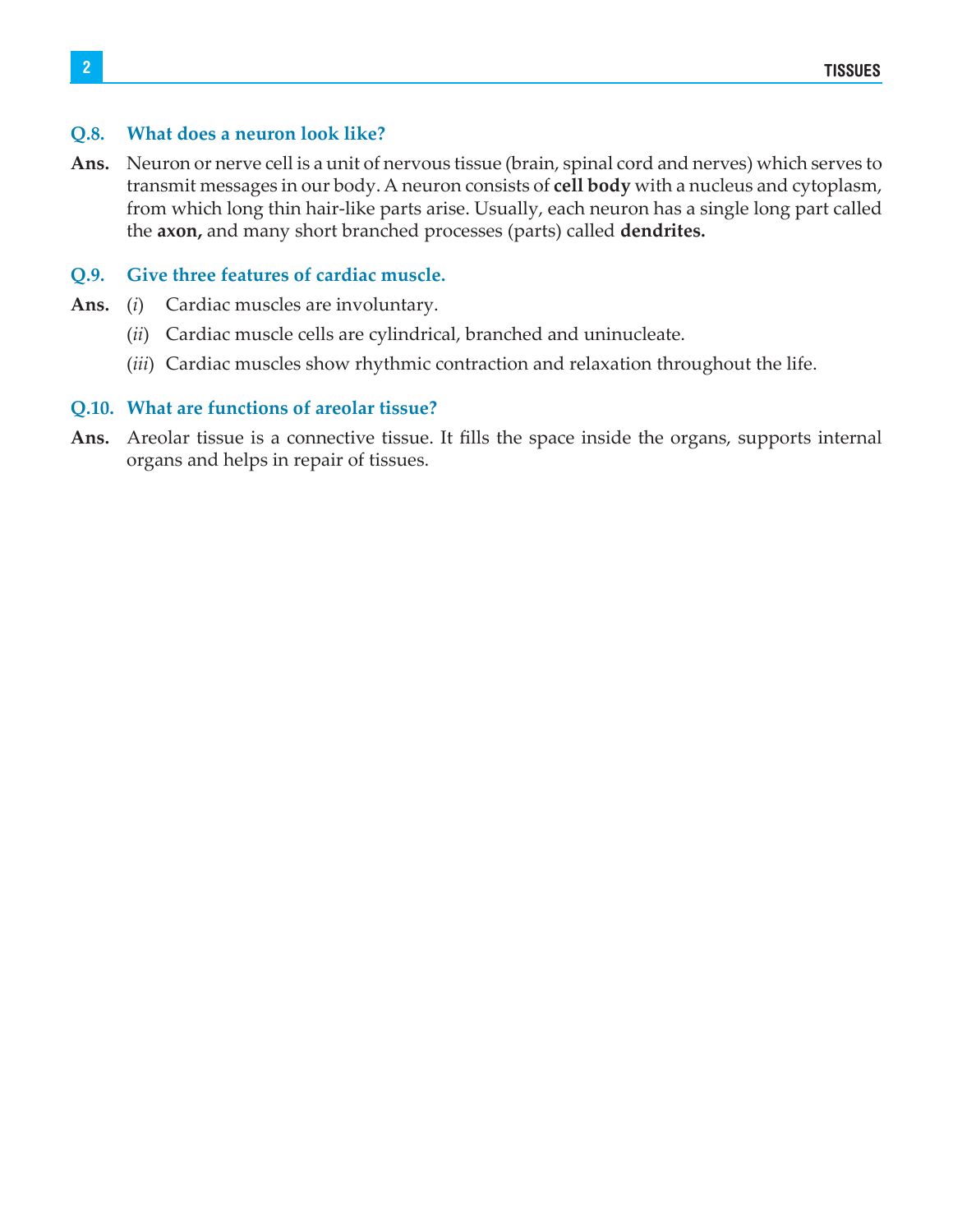# **NCERT Exercises**

#### **Q.1. Define the term "tissue".**

- **Ans.** A tissue is a group or collection of similar or disimilar cells which work together to achieve a particular function. Cells of a tissue have common origin.
- **Q.2. How many types of elements together make up the xylem tissue? Name them.**
- **Ans.** Xylem is a complex tissue. It is made up of following four kinds of cells (= elements): (*i*) Tracheids; (*ii*) Vessels; (*iii*) Xylem parenchyma; (*iv*) Xylem fibres.

#### **Q.3. How are simple tissue different from complex tissue in plants?**

**Ans.** A simple tissue is made up of only one type of cells where as complex tissue is made up of different types of cells.

## **Q.4. Differentiate between parenchyma, collenchyma and sclerenchyma on the basis of their cell wall.**

**Ans.** The differences between cell walls of parenchyma, collenchyma and sclerenchyma are given in following table:

| Parenchyma                                        | Collenchyma                                            | Sclerenchyma                                                                                                                     |
|---------------------------------------------------|--------------------------------------------------------|----------------------------------------------------------------------------------------------------------------------------------|
| 1. Cell wall is primary.                          | 1. Cell wall is primary.                               | 1. Cell wall is secondary.                                                                                                       |
| 2. Cell wall is thin and<br>made up of cellulose. | 2. Cell wall has localised<br>thickening of cellulose. | 2. Cell wall is very thick<br>obliterating internal<br>cellular space. Cell wall<br>is thickened due to<br>deposition of lignin. |

#### **Q.5. What are the functions of the stomata?**

- **Ans.** The important functions of stomata are:
	- (*i*) Exchange of gases with atmosphere, *e.g.,* entry of carbon dioxide for photosynthesis and of oxygen for respiration.
	- (*ii*) Transpiration, *i.e.,* loss of water in the form of water vapour.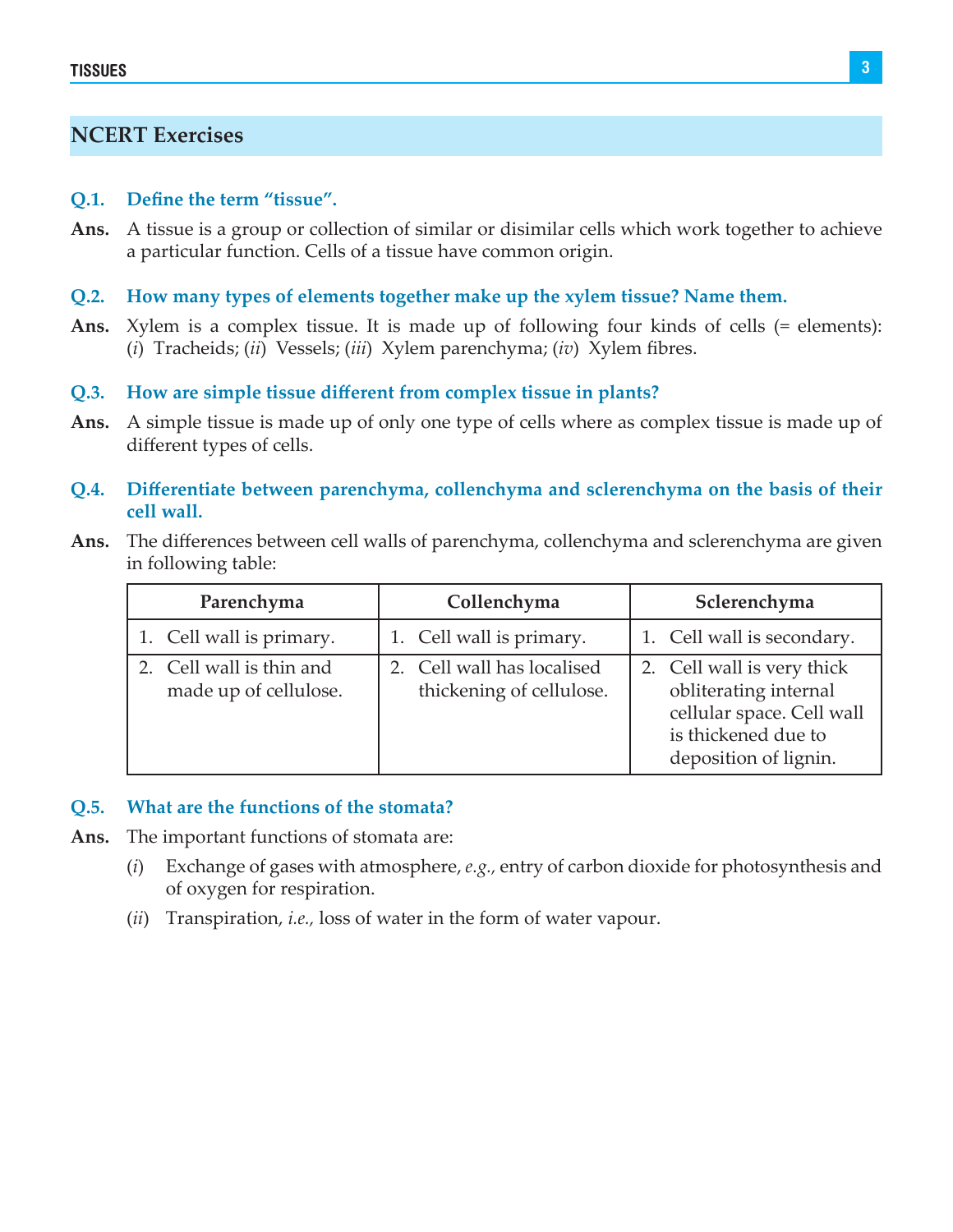# **Q.6. Diagrammatically show the difference in three types of muscle fibres.**

**Ans.** 





**Smooth Muscles**



**Cardiac Muscles**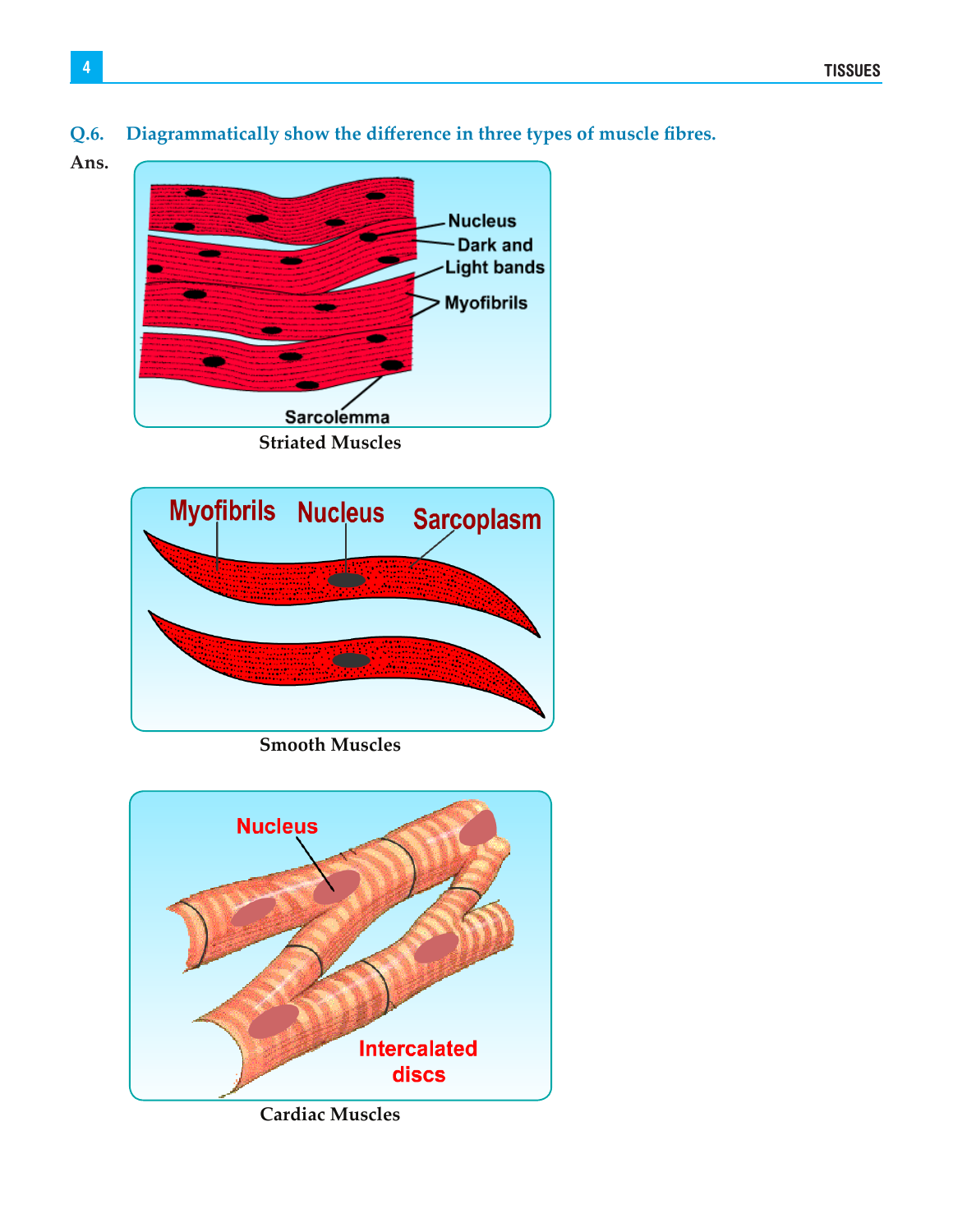# **Q.7 What is the specific function of the cardiac muscle?**

**Ans.** Cardiac muscle is present in the heart. It contracts and relaxes rapidly and continuously with a rhythm, but it never gets fatigued.

# **Q.8. Differentiate between striated, unstriated and cardiac muscles on the basis of their structure and site/location in the body.**

**Ans.** Differences between striated, unstriated and cardiac muscles are as follows:

| <b>Striated muscle</b>                                                                         | Unstriated muscle                                                                                                 | Cardiac muscle                                                                          |
|------------------------------------------------------------------------------------------------|-------------------------------------------------------------------------------------------------------------------|-----------------------------------------------------------------------------------------|
| 1. The cells of striated<br>muscles are long,<br>cylindrical unbranched<br>and multinucleated. | 1. The cells of unstriated<br>muscles are long,<br>pointed at the ends and<br>uninucleated.                       | 1. The cells of cardiac<br>muscles are cylindrical,<br>branched and<br>uninucleated.    |
| 2. Striated muscles are<br>present in our limbs and<br>join the bones.                         | 2. These muscles are<br>present in alimentary<br>canal, blood vessels, iris<br>of the eye, ureter and<br>bronchi. | 2. Cardiac muscles are<br>present in the heart <i>(i.e.</i> )<br>in the wall of heart). |

# **Q.9 Draw a labelled diagram of a neuron.**



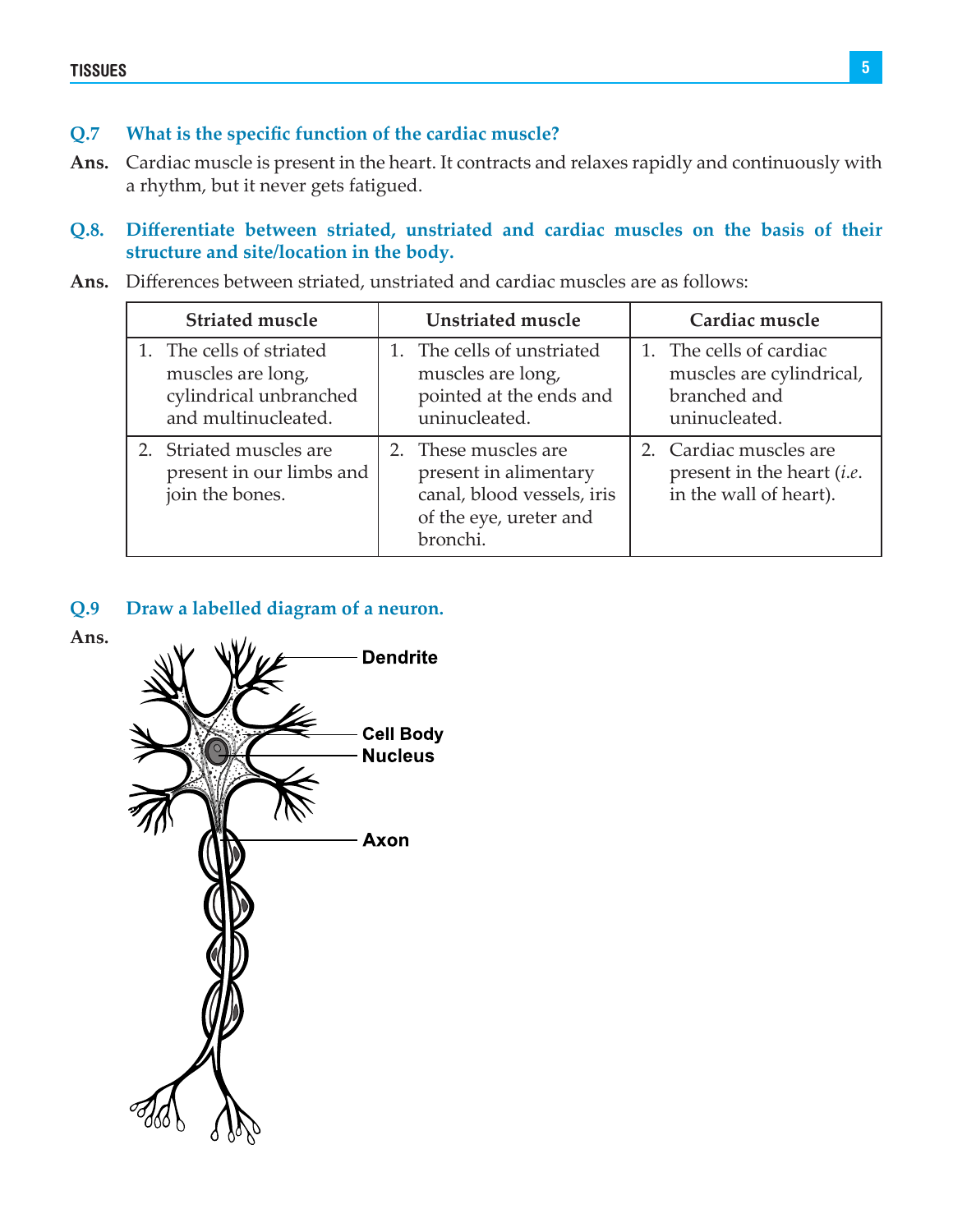# **Q.10. Name the following:**

- **(***a***) Tissue that forms inner lining of our month.**
- **(***b***) Tissue that connects muscle to bone in humans.**
- **(***c***) Tissue that transports food in plants.**
- **(***d***) Tissue that stores fat in our body.**
- **(***e***) Connective tissue with a fluid matrix.**
- **(***f***) Tissue present in the brain.**
- **Ans.** (*a*) Squamous epithelium; (*b*) Tendon;
	- (*c*) Phloem; (*d*) Adipose tissue;
	- (*e*) Vascular tissue (Blood and lymph); (*f*) Nervous tissue.
- **Q.11. Identify the type of tissue in the following: skin, bark of tree, bone, lining of kidney tubule, vascular bundle.**
- **Ans. Skin:** Epithelial tissue (squamous epithelium);

**Bark of tree:** Cork (protective tissue);

**Bone:** Skeletal tissue (connective tissue);

**Lining of kidney tubules:** Cuboidal epithelial tissue;

**Vascular bundle:** Complex permanent tissue — xylem and phloem.

# **Q.12. Name the regions in which** *parenchyma* **tissue is present.**

**Ans.** *Parenchyma* is a simple permanent tissue of angiospermic plants. It is present in cortex and pith of stem and roots. It is also present in the mesophyll of leaves.

# **Q.13. What is the role of epidermis in plants?**

**Ans.** Epidermis is a protective tissue of angiospermic plants. It provides protection to underlying tissues. Epidermis forms outer covering of various plant organs such as roots, stem, leaves and flowers and remains in direct contact with the environment. Any substance, whether solid, liquid or gas can enter into the plant or move outside only after passing through this layer. Epidermis helps in absorption, secretion, excretion, gaseous exchange and transpiration. It helps in preventing the entry of pathogens.

# **Q.14. How does cork act as a protective tissue?**

**Ans.** The cork cells are dead and do not have any intercellular spaces. The cell walls of the cork cells are coated with suberin (a waxy substance). Suberin makes these cells impermeable to water and gases. Cork is protective in function; it protects underlying tissues from desiccation (loss of water from plant body), infection and mechanical injury.